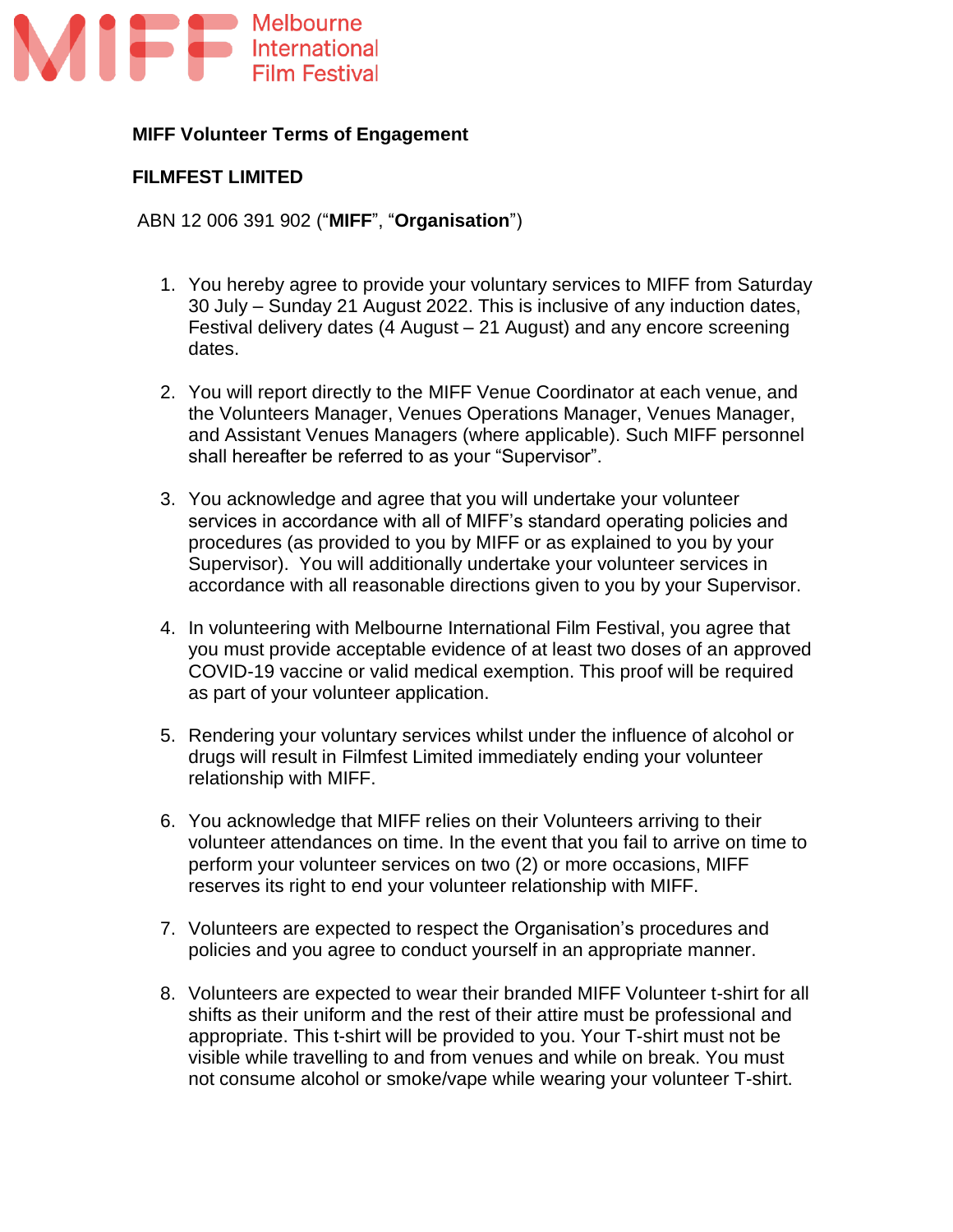- 9. You acknowledge and agree that during your time as a MIFF Volunteer you will not promote, or cause to be promoted, any businesses or events at any MIFF venue or function without the express prior authorisation of MIFF management and that non-compliance with this clause will result in immediate termination of your volunteering with MIFF.
- 10.You agree to support the values, aims and objectives of the third-party organisations that have a direct relationship with your role. This includes, but is not limited to, external venues and partners.
- 11.You may be required to provide additional information as requested from our venue partners to comply with their policies and procedures regarding the engagement of Volunteers in their venue(s). This may be requested at any time throughout the recruitment period.
- 12.You will only be expected to perform the tasks as detailed on your Volunteer Position Description and agree to follow the instructions of the Volunteers Manager, your Supervisor and MIFF staff whilst on shift, within the scope of your role and training.
- 13.As a volunteer, you will be covered by MIFF's Insurance Policy with Aon Risk Services Australia Ltd, as varied from time to time. In the event that you have any pre-existing health conditions or issues, it is a requirement that these are fully disclosed by you to ensure that you and any conditions or issues are fully covered by MIFF's insurance. In the event that any preexisting conditions or issues would not be covered by MIFF's insurance, you will be required to sign a release in favour of MIFF accepting any risk that may arise from the performance of your volunteer services. If you fail to disclose any pre-existing health conditions or issues and as a result, MIFF's insurance does not extend to coverage of you or such pre-existing health conditions or issues, you will be solely liable for all costs of treatment related to such pre-existing health conditions or issues and you shall fully release and indemnify MIFF against the same.
- 14.You acknowledge and agree that you are not entitled to the payment of any remuneration including salary or superannuation with respect to any services provided to the Organisation.
- 15.You agree and acknowledge that as a Volunteer, you are not entitled to the benefit of any statutory entitlements applicable to any employee of the Organisation, such as annual leave, personal leave or long service leave.
- 16.You acknowledge and agree that during your time as a Volunteer with MIFF, you may be photographed or recorded and that such photographs or recordings may be used by MIFF in MIFF's promotional materials. You hereby consent to the use of your name and likeness being used in connection with such promotional materials and agree that you shall have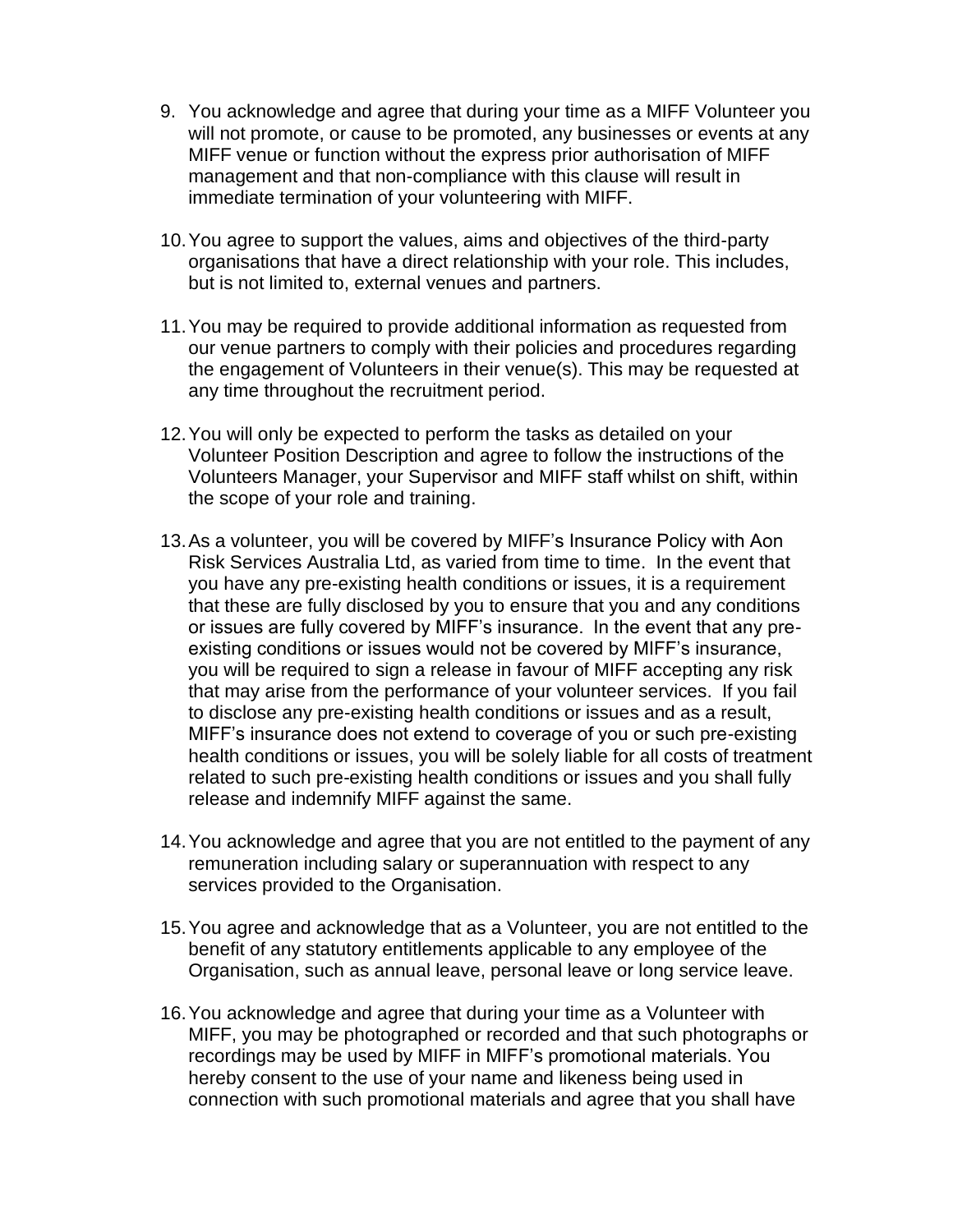no right to pre-approval of, nor any entitlement to payment for any such use.

17. You acknowledge and agree that as a Volunteer, you are not under any obligation to provide the services to the Organisation at any particular time, or at all and you may end the volunteer relationship with MIFF at any time.

### **Volunteer Benefits**

The Organisation may, in its absolute discretion, determine to award the following items to you during your time as a Volunteer with MIFF:

As a MIFF 2022 volunteer, you will enjoy:

- An official MIFF 2022 T-shirt
- An official MIFF 2022 festival identification pass
- Four single-session admit-one tickets on the Volunteer Induction day and one single-session admit-one ticket allocated at the end of each completed shift. These admit-ones will be valid for in-cinema sessions for the 2022 festival only. Admit-ones are not linked to individual volunteers; this means that you can use multiple single-session admit-ones to attend films with friends or family, rather than being limited to attending films by yourself or with a paying companion. This also means that, if you complete more than the required six shifts, you will receive more admit-ones and have an opportunity to see more films!
- After attending and completing ten (10) shifts within the 2022 festival's incinema dates (4 – 21 August), you will be offered a complimentary MIFF Membership valid for 12 months from the date of issue and two singlesession codes to access two MIFF Play (digital) film streams. This conditional benefit is valid for the 2022 festival only and subject to change.
- Entry to the MIFF End of Festival Party
- Discounts on food and beverages from selected festival partners
- Entry to the Volunteer Secret Screenings (announced in the volunteer newsletters)

Awarding of the above listed items shall be in MIFF's sole discretion and subject to availability of such items. You shall have no fixed entitlement to receive any of the items and receipt by you of any such item(s) shall not constitute payment for the volunteer services provided.